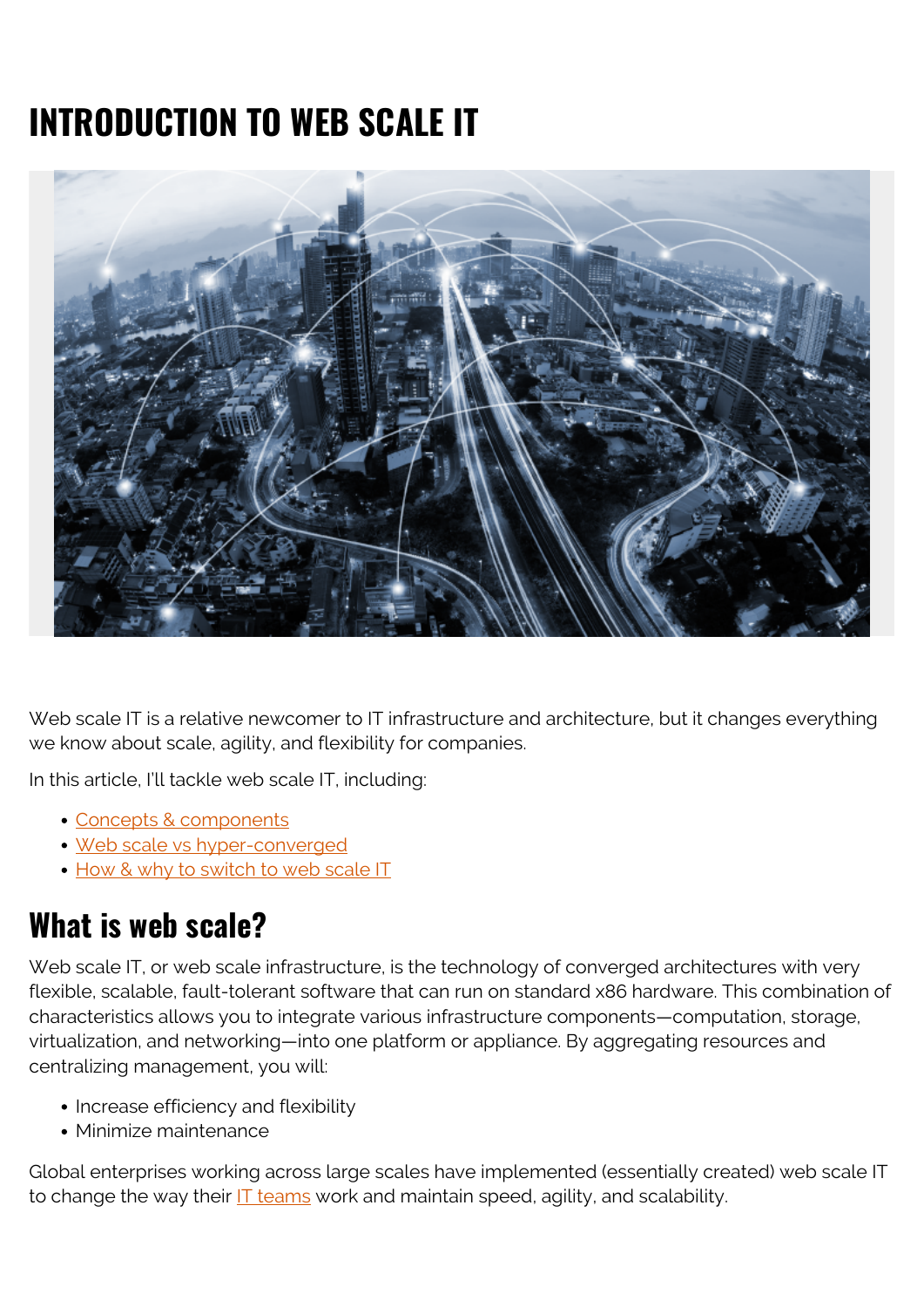The best examples are web giants like Google, Facebook, and Amazon, but smaller players are starting to get in on the action, too. Gartner first introduced the term in 2013 with high hopes for its rapid growth within five years. Although the uptake has been [slower than anticipated,](https://www.gartner.com/en/newsroom/press-releases/2014-03-05-gartner-says-by-2017-web-scale-it-will-be-an-architectural-approach-found-operating-in-50-percent-of-global-enterprises#:~:text=March%205%2C%202014-,Gartner%20Says%20By%202017%20Web%2DScale%20IT%20Will%20Be%20an,%2C%20according%20to%20Gartner%2C%20Inc.) its steady growth will likely continue into the future.

## **Web scale characteristics**

Web scale doesn't refer to one single technology; rather, it represents [an infrastructure](https://www.bmc.com/blogs/what-is-it-infrastructure-and-what-are-its-components/) formed by a set of technologies and capabilities that large companies have successfully implemented at global scales.

The methodology and approach of web scale infrastructure are unique in that they primarily only work in large environments, fostering different ways of thinking compared to more traditional approaches. Driving the methodology are properties and components that focus on:

- Convergence
- Distribution
- [Automation](https://blogs.bmc.com/blogs/it-orchestration-vs-automation-whats-the-difference/)
- [Error recovery and prevention](https://blogs.bmc.com/blogs/error-budgets/)

#### **Methodology & approach**

The web scale architectural approach focuses on designing, building, and managing data center and software infrastructure in a way that tailors systems to global computing and large environments.

The nature of the internet and global computing means modern architectures tend to grow at very fast rates. This, in turn, creates bottlenecking. To avoid scale limitations, web scale methods prioritize the efficient scalability of your infrastructure for these key components:

- Speed and agility
- Consistency
- Versioning
- Tolerance

Tolerance, in particular, is key to helping operators identify and fix issues more quickly, thus preventing bottlenecking and enabling faster deployment. Web scale's open environment fosters tolerance by facilitating:

- Standardizing protocols
- Identifying issues
- Creating a unified stack for efficient communication

Making improvements in these areas often requires some customization to help suit specific business requirements. Doing so allows you to:

- Tailor your system to your needs and budget
- Prevent getting **[locked-in with vendors](https://blogs.bmc.com/blogs/vendor-lock-in/)**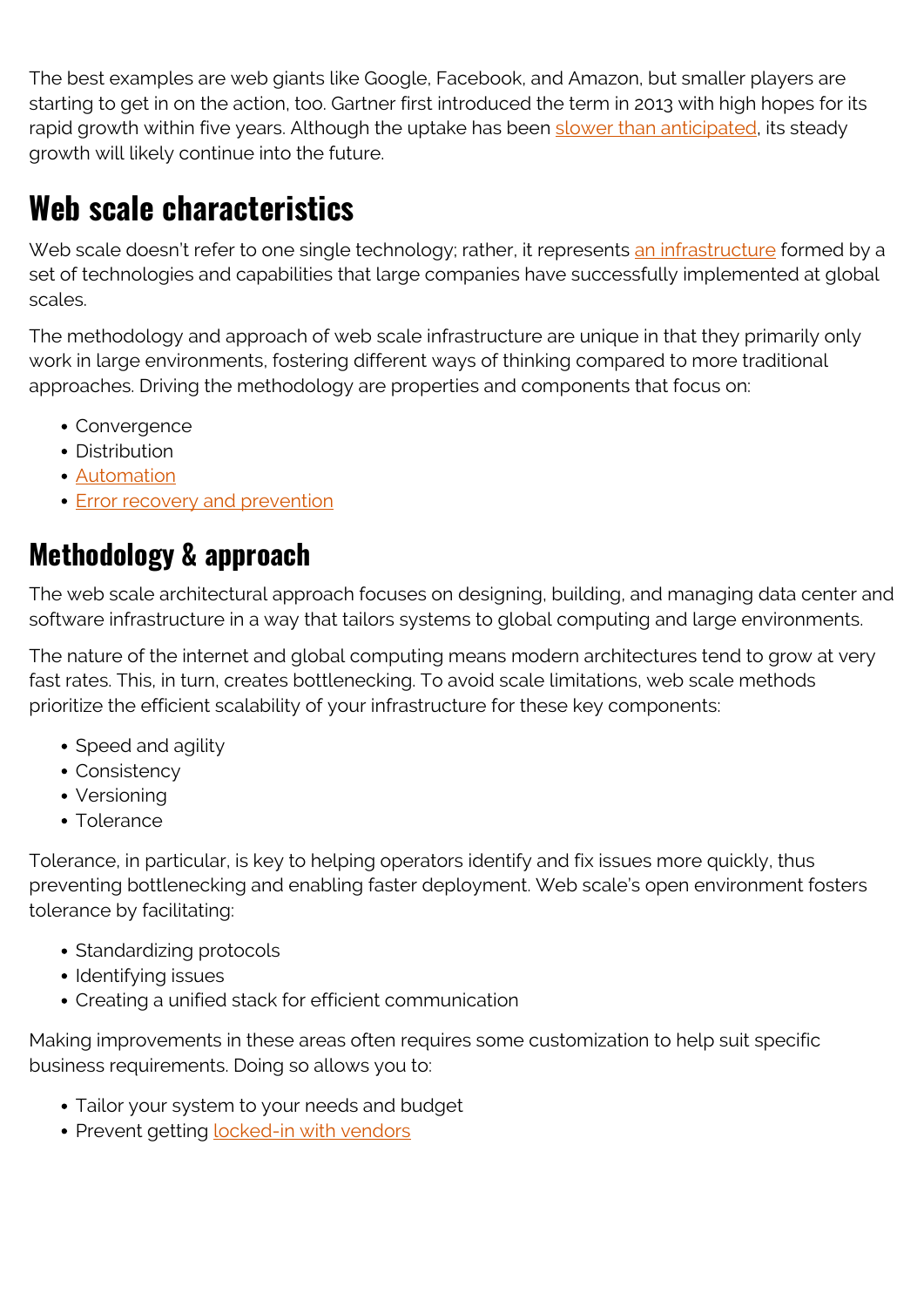### **Properties & components**

Web scale infrastructures are software-based, meaning that everything is on software running on standard x86 hardware without any accompanying specialized hardware performing single tasks.

This pairs well with the need for being able to expand while functioning as a cohesive unit—rather than relying on several deployments of multiple units that are not individually scalable.

That said, web scale cannot upgrade all components in one go due to the immense size of the system. That means that certain features are crucial for web scale systems:

- Self-defining and versioned objects
- Self-describing and version-aware services

This allows the encoding and serialization of structured data as well as communication between the various parts of the distributed system, all without the expectation of upgrading all components at once.

The huge size of web scale architecture also leads to the human-to-machine ratio heavily skewing in the robots' favor. Such disparities mean you should implement analytics and automation software to reduce human responsibilities and interactions.

To aid this automation, web scale architecture should include programmatic interfaces working off HTTP-based services. These interfaces should use latency, loss-tolerant protocols, and asynchronous request responses to grant complete control and automation.

And finally, to protect against single points of failure and bottlenecks, the architecture should include failure tolerance considerations that can address problems as quickly as possible. Some techniques for accomplishing this goal include:

- Consensus algorithms
- Rate limiting
- Multiple replicas
- Two-phase commit

#### **Hyper-converged vs web scale**

One word you're likely to hear to describe web scale IT is [hyper-converged.](https://blogs.bmc.com/blogs/hyper-converged-infrastructure/) Although web scale infrastructures are converged, they still have significant differences from hyper-converged systems.

The first difference is that hyper-converged architectures replicate between machines across systems to provide reliable hardware abstractions. As web scale architectures are software-based, they use custom software abstractions provided by applications to build [reliability.](https://www.bmc.com/blogs/reliability-vs-availability/) These software abstractions are more ideal for scalability than hyper-converged hardware abstractions that have strong consistency requirements.

The hardware that web scale does use is also frequently customized—the opposite of massproduced commodity hardware that hyper-converged systems tend to use. The companies employing web scale are so large that they can afford to pay the higher upfront costs of these customizations in order to reap the rewards of performance gains (and eventual cost savings in the form of lower maintenance) in the future.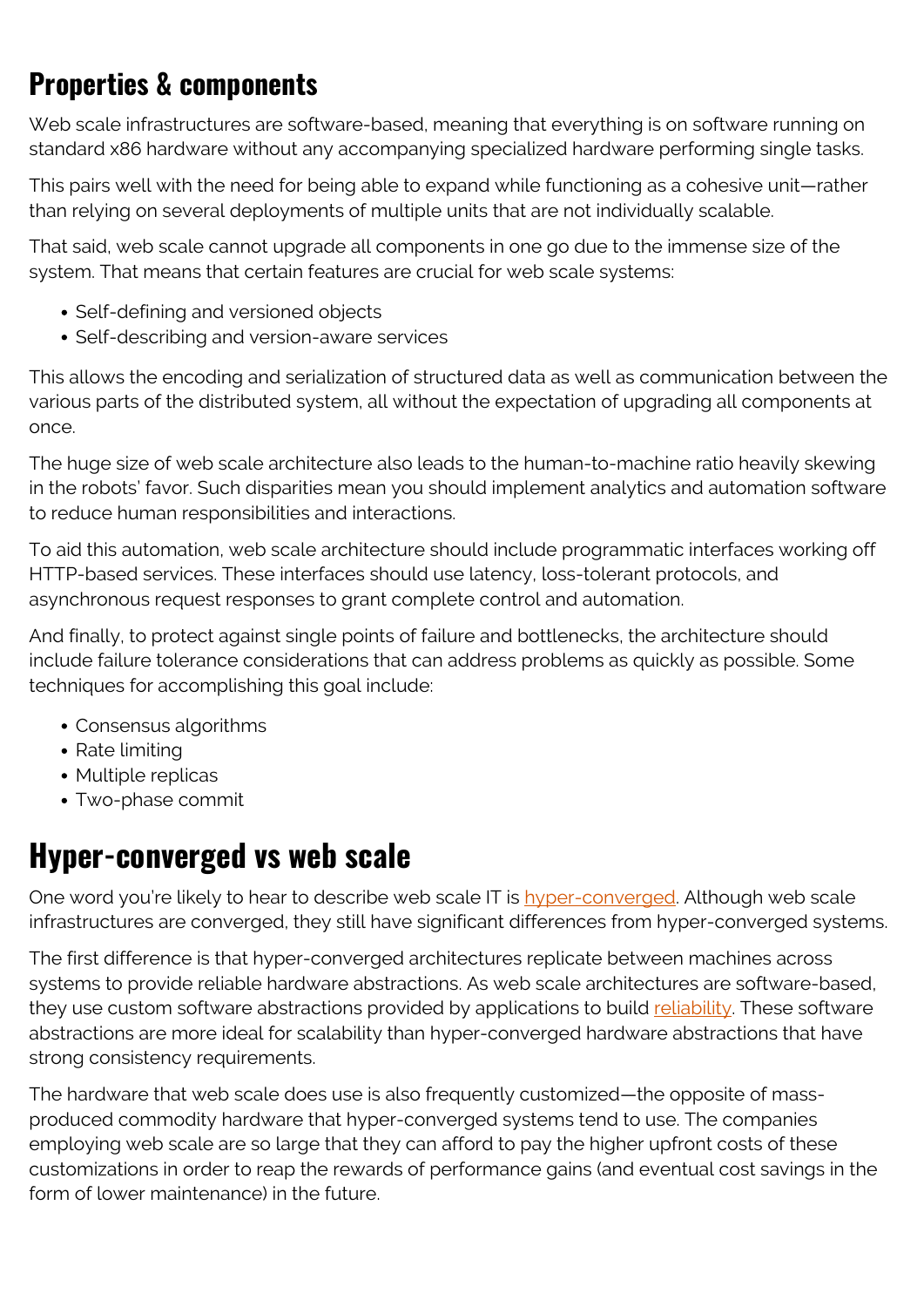The relationship between the software and any existing hardware is also quite different in the two models:

- Hyper-converged architectures typically separate the two.
- Web scale fits them together in a tightly coupled data center design.

This fits into the customization theme, where such coupling helps the infrastructure, hardware, and applications to work optimally in a specific environment.

Within the software, hyper-converged architectures also co-locate storage and compute services rather than separating them into different services, as web scale typically does. Although web scale can place compute and storage together, it still divides the applications into [microservices](https://www.bmc.com/blogs/microservices-vs-soa-whats-difference/) that are separated by the network.

### **Harnessing web scale IT**

So why has the uptake of web scale infrastructure been slower than expected? Part of the problem is that it's intimidating!

Making this change requires IT teams alter their entire way of working. If an IT group hasn't fully embraced the idea of making the switch, they might not make the necessary effort when it comes to web scale implementation. While incremental changes can be helpful in some situations, web scale implementation is better suited to big leaps, leaving all old ways behind.

Some of the biggest changes will include a heavier focus on architecture and design rather than maintenance. IT teams will need to constantly think about and work on improving:

- Compute
- Storage
- Growth horizons
- Failure recovery
- Automation

Automation in particular is a crucial aspect of web scale, so the IT teams should be comfortable with implementing artificial intelligence and [machine learning](https://blogs.bmc.com/blogs/machine-learning-hype-vs-reality/) in appropriate contexts. You'll end up spending more time on automation—and less time on network architecture or operations.

This situation might be the opposite of what most [network operators](https://blogs.bmc.com/blogs/noc-engineer/) are used to, so the change could feel particularly drastic for them. But with automation in place, the team can then:

- Focus more on managing network devices
- Reduce time spent on debugging.
- Minimize or eliminate human error in the ever-growing system

## **Getting started with web scale**

Think you're ready for web scale?

Ease your IT team into web scale by building the infrastructure on the side. Then, progressively push new applications onto it.

To encourage full implementation, communicate thoroughly, reaching the entire organization and